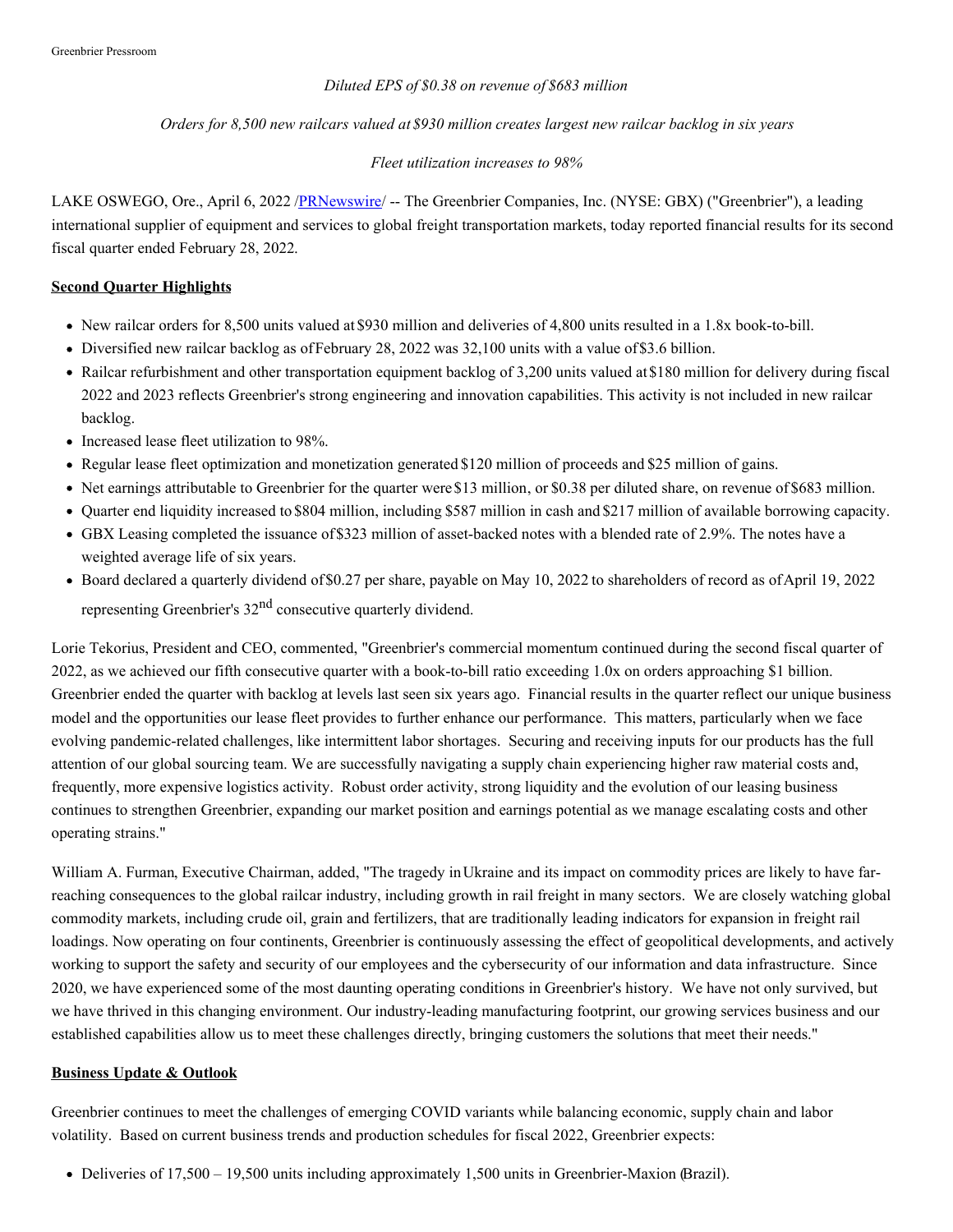- Selling & administrative expense to be \$200 \$210 million.
- Capital expenditures of \$275 million in Leasing & Management Services, \$55 million in Manufacturing and \$10 million in Maintenance Services. Net of proceeds of equipment sales of approximately \$150 million, capital expenditures in Leasing & Management Services will be \$125 million.

# **Financial Summary**

|                                                  |          |          | Q2 FY22   Q1 FY22   Sequential Comparison – Main Drivers                                                    |
|--------------------------------------------------|----------|----------|-------------------------------------------------------------------------------------------------------------|
| Revenue                                          | \$682.8M | \$550.7M | 19% increase in deliveries including stronger syndication activity                                          |
| Gross margin                                     | $8.0\%$  | $8.6\%$  | Impact of production ramping inefficiencies, Omicron variant and mitigation of supply chain disruptions     |
| Selling and administrative                       | \$54.7M  | \$44.3M  | Increased employee costs, consulting, travel and legal expense from higher business activity levels         |
| Net gain on disposition of equipment             | \$25.1M  | \$8.5M   | Increased gains from regular fleet optimization and monetization                                            |
| <b>EBITDA</b>                                    | \$51.7M  | \$42.2M  | Increased operating earnings reflecting higher revenue across all business units; See reconciliation on pay |
| Net loss attributable to noncontrolling interest | \$1.6M   | \$5.2M   | Partners' share of consolidated JV's operating results                                                      |
| Net earnings attributable to Greenbrier          | \$12.8M  | \$10.8M  | Improved operating earnings partially offset by more typical earnings from unconsolidated affiliates        |
| <b>Diluted EPS</b>                               | \$0.38   | \$0.32   |                                                                                                             |

# **Segment Summary**

|                                                       |          | Q2 FY22   Q1 FY22 | <b>Sequential Comparison - Main Drivers</b>                                                                                  |
|-------------------------------------------------------|----------|-------------------|------------------------------------------------------------------------------------------------------------------------------|
| Manufacturing                                         |          |                   |                                                                                                                              |
| Revenue                                               | \$555.7M | \$452.5M          | Increased deliveries primarily in North America                                                                              |
| Gross margin                                          | $3.7\%$  | 6.8%              | Inefficiencies from ramping production, impact of the Omicron variant and increased expense to mitigate supply chain disrupt |
| Operating margin $(1)$                                | $0.3\%$  | 2.7%              |                                                                                                                              |
| Deliveries $(2)$                                      | 4,400    | 3,700             |                                                                                                                              |
| <b>Maintenance Services</b>                           |          |                   |                                                                                                                              |
| Revenue                                               | \$86.6M  | \$72.4M           | Increased volumes due to winter seasonality                                                                                  |
| Gross margin                                          | $5.7\%$  | 1.7%              | Improved throughput despite labor challenges                                                                                 |
| Operating margin $(1)$                                | $3.3\%$  | $(1.5\%)$         |                                                                                                                              |
| Leasing & Management Services (including GBX Leasing) |          |                   |                                                                                                                              |
| Revenue                                               | \$40.5   | \$25.8M           | Primarily increased syndication activity                                                                                     |
| Gross margin                                          | 72.1%    | 59.9%             |                                                                                                                              |
| Operating margin $(1)(3)$                             | 117.5%   | 66.5%             | Benefited from timing of gains from fleet optimization                                                                       |
| Fleet utilization                                     | 97.9%    | 97.1%             |                                                                                                                              |

(1) See supplemental segment information on page 9 for additional information.<br>(2) Excludes Brazil deliveries which are not consolidated into Manufacturing res

Excludes Brazil deliveries which are not consolidated into Manufacturing revenue and margins.

(3) Includes Net loss (gain) on disposition of equipment, which is excluded from gross margin.

# **Conference Call**

Greenbrier will host a teleconference to discuss its second quarter of 2022 results. In conjunction with this news release, Greenbrier has posted a supplemental earnings presentation to our website.

Teleconference details are as follows:

- April 6, 2022
- 8:00 a.m. Pacific Daylight Time
- Phone: 1-888-317-6003 (Toll Free) 1-412-317-6061 (International), Entry Number "8138307"
- Real-time Audio Access: ("Newsroom" at[http://www.gbrx.com](https://c212.net/c/link/?t=0&l=en&o=3495983-1&h=358444621&u=http%3A%2F%2Fwww.gbrx.com%2F&a=http%3A%2F%2Fwww.gbrx.com))

Please access the site 10-15 minutes prior to the start time.

## **About Greenbrier**

Greenbrier, headquartered in Lake Oswego, Oregon, is a leading international supplier of equipment and services to global freight transportation markets. Through its wholly-owned subsidiaries and joint ventures, Greenbrier designs, builds and markets freight railcars and marine barges in North America, Europe and Brazil. We are a leading provider of freight railcar wheel services, parts, maintenance and retrofitting services in North America through our rail services business unit. Greenbrier manages 431,000 railcars and offers railcar management, regulatory compliance services and leasing services to railroads and other railcars owners in North America. GBX Leasing (GBXL) is a special purpose subsidiary that owns and manages a portfolio of leased railcars that originate primarily from Greenbrier's manufacturing operations. GBXL and Greenbrier own a lease fleet of 11,000 railcars. Learn more about Greenbrier at [www.gbrx.com](https://c212.net/c/link/?t=0&l=en&o=3495983-1&h=620108705&u=http%3A%2F%2Fwww.gbrx.com%2F&a=www.gbrx.com).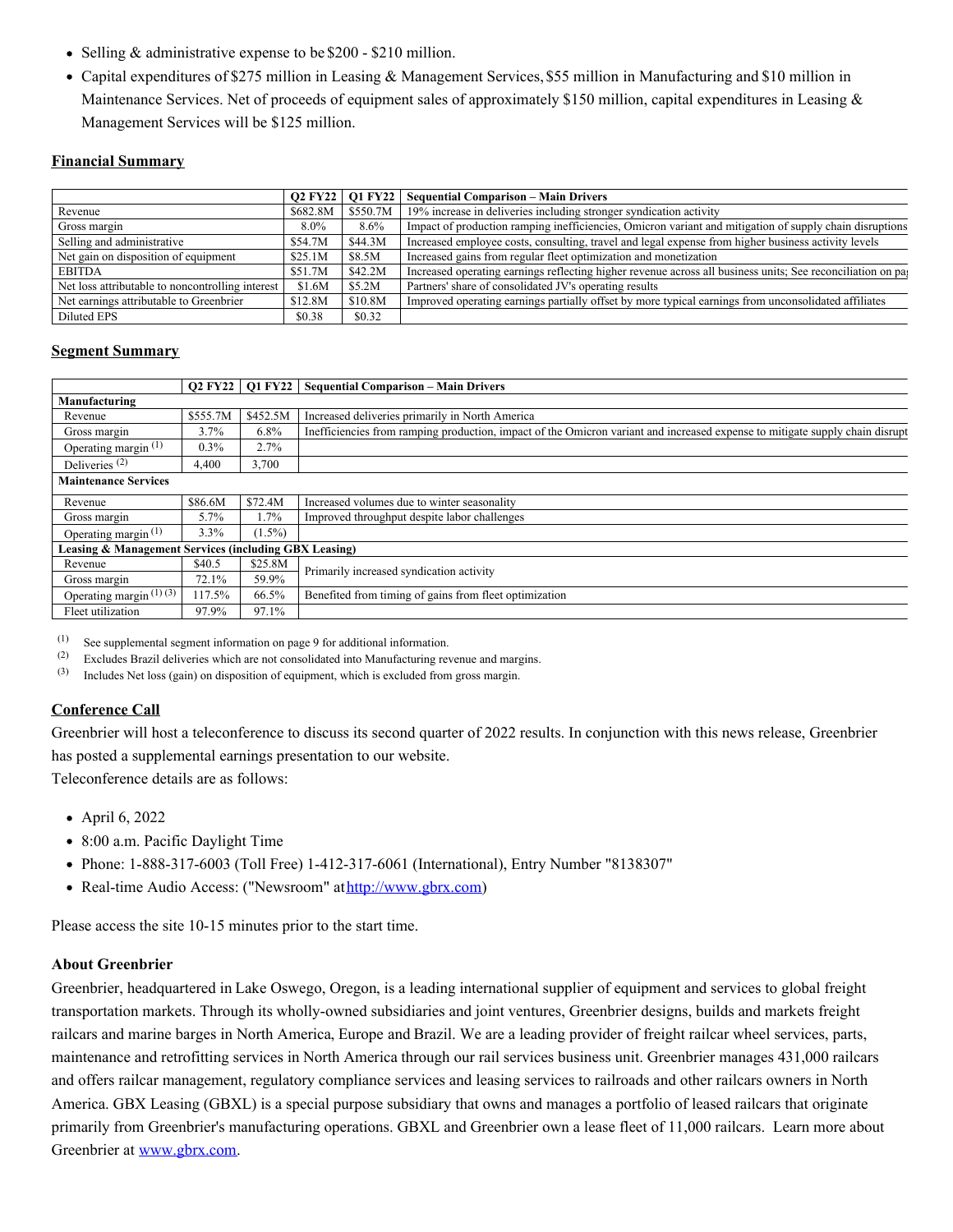#### **Consolidated Balance Sheets**

*(In millions, unaudited)*

|                                                 | February 28,<br>2022 |         | November 30,<br>2021 |         | August 31,<br>2021 |          | May 31,<br>2021 |         | February 28,<br>2021 |         |
|-------------------------------------------------|----------------------|---------|----------------------|---------|--------------------|----------|-----------------|---------|----------------------|---------|
| <b>Assets</b>                                   |                      |         |                      |         |                    |          |                 |         |                      |         |
| Cash and cash equivalents                       | S                    | 586.8   | \$                   | 410.8   | \$.                | 646.8    | <sup>\$</sup>   | 628.2   | \$.                  | 593.5   |
| Restricted cash                                 |                      | 15.7    |                      | 27.1    |                    | 24.6     |                 | 8.7     |                      | 8.6     |
| Accounts receivable, net                        |                      | 399.0   |                      | 393.3   |                    | 306.4    |                 | 274.8   |                      | 236.2   |
| Income tax receivable                           |                      | 106.0   |                      | 106.2   |                    | 112.1    |                 | 75.1    |                      | 62.1    |
| Inventories                                     |                      | 728.5   |                      | 631.4   |                    | 573.6    |                 | 553.2   |                      | 523.0   |
| Leased railcars for syndication                 |                      | 80.0    |                      | 99.1    |                    | 51.6     |                 | 154.0   |                      | 109.3   |
| Equipment on operating leases, net              |                      | 650.4   |                      | 751.3   |                    | 609.8    |                 | 446.9   |                      | 445.4   |
| Property, plant and equipment, net              |                      | 646.5   |                      | 654.4   |                    | 670.2    |                 | 676.0   |                      | 687.5   |
| Investment in unconsolidated affiliates         |                      | 90.2    |                      | 83.1    |                    | 79.9     |                 | 79.4    |                      | 70.8    |
| Intangibles and other assets, net               |                      | 179.6   |                      | 183.0   |                    | 183.6    |                 | 180.8   |                      | 190.3   |
| Goodwill                                        |                      | 130.0   |                      | 130.3   |                    | 132.1    |                 | 133.1   |                      | 132.7   |
|                                                 | <sup>\$</sup>        | 3,612.7 | S                    | 3,470.0 | S                  | 3,390.7  | \$              | 3,210.2 | S                    | 3,059.4 |
| <b>Liabilities and Equity</b>                   |                      |         |                      |         |                    |          |                 |         |                      |         |
| Revolving notes                                 | \$                   | 292.2   | \$.                  | 516.3   | -S                 | 372.2 \$ |                 | 325.2 S |                      | 275.8   |
| Accounts payable and accrued liabilities        |                      | 581.2   |                      | 540.4   |                    | 569.8    |                 | 480.4   |                      | 448.6   |
| Deferred income taxes                           |                      | 51.9    |                      | 51.3    |                    | 73.3     |                 | 44.9    |                      | 24.8    |
| Deferred revenue                                |                      | 43.0    |                      | 36.6    |                    | 42.8     |                 | 43.7    |                      | 42.6    |
| Notes payable, net                              |                      | 1,209.2 |                      | 895.7   |                    | 826.5    |                 | 835.0   |                      | 793.2   |
| Contingently redeemable noncontrolling interest |                      | 28.5    |                      | 29.7    |                    | 29.7     |                 | 30.3    |                      | 30.0    |
| Total equity - Greenbrier                       |                      | 1,252.6 |                      | 1,237.3 |                    | 1,307.7  |                 | 1,286.7 |                      | 1,268.5 |
| Noncontrolling interest                         |                      | 154.1   |                      | 162.7   |                    | 168.7    |                 | 164.0   |                      | 175.9   |
| Total equity                                    |                      | 1.406.7 |                      | 1,400.0 |                    | 1,476.4  |                 | 1,450.7 |                      | 1,444.4 |
|                                                 | $\mathbb{S}$         | 3,612.7 | \$.                  | 3,470.0 | S                  | 3,390.7  | \$              | 3,210.2 | S                    | 3,059.4 |

### **Consolidated Statements of Operations**

*(In millions, except number of shares which are reflected in thousands and per share amounts, unaudited)*

|                                                                                        | <b>Three Months Ended</b> |              |        |   |         | <b>Six Months Ended</b> |        |
|----------------------------------------------------------------------------------------|---------------------------|--------------|--------|---|---------|-------------------------|--------|
|                                                                                        |                           | February 28, |        |   |         | February 28,            |        |
|                                                                                        | 2022                      |              | 2021   |   | 2022    |                         | 2021   |
| Revenue                                                                                |                           |              |        |   |         |                         |        |
| Manufacturing                                                                          | \$<br>555.7               | S            | 201.5  | S | 1,008.2 | S.                      | 506.0  |
| Maintenance Services                                                                   | 86.6                      |              | 71.6   |   | 159.0   |                         | 137.2  |
| Leasing & Management Services                                                          | 40.5                      |              | 22.5   |   | 66.3    |                         | 55.4   |
|                                                                                        | 682.8                     |              | 295.6  |   | 1,233.5 |                         | 698.6  |
| Cost of revenue                                                                        |                           |              |        |   |         |                         |        |
| Manufacturing                                                                          | 535.0                     |              | 201.8  |   | 956.6   |                         | 482.7  |
| Maintenance Services                                                                   | 81.7                      |              | 66.7   |   | 152.9   |                         | 129.7  |
| Leasing & Management Services                                                          | 11.3                      |              | 9.5    |   | 21.6    |                         | 27.9   |
|                                                                                        | 628.0                     |              | 278.0  |   | 1,131.1 |                         | 640.3  |
| Margin                                                                                 | 54.8                      |              | 17.6   |   | 102.4   |                         | 58.3   |
| Selling and administrative expense                                                     | 54.7                      |              | 43.4   |   | 99.0    |                         | 87.1   |
| Net gain on disposition of equipment                                                   | (25.1)                    |              | (0.1)  |   | (33.6)  |                         | (1.0)  |
| Earnings (loss) from operations                                                        | 25.2                      |              | (25.7) |   | 37.0    |                         | (27.8) |
| Other costs                                                                            |                           |              |        |   |         |                         |        |
| Interest and foreign exchange                                                          | 11.8                      |              | 9.6    |   | 24.4    |                         | 20.7   |
| Earnings (loss) before income taxes and earnings (loss) from unconsolidated affiliates | 13.4                      |              | (35.3) |   | 12.6    |                         | (48.5) |
| Income tax (expense) benefit                                                           | (3.2)                     |              | 21.8   |   | (1.8)   |                         | 29.1   |
| Earnings (loss) before earnings (loss) from                                            |                           |              |        |   |         |                         |        |
| unconsolidated affiliates                                                              | 10.2                      |              | (13.5) |   | 10.8    |                         | (19.4) |
| Earnings (loss) from unconsolidated affiliates                                         | 1.0                       |              | (0.4)  |   | 6.0     |                         | (1.2)  |
| Net earnings (loss)                                                                    | 11.2                      |              | (13.9) |   | 16.8    |                         | (20.6) |
| Net loss attributable to noncontrolling interest                                       | 1.6                       |              | 4.8    |   | 6.8     |                         | 1.5    |

### **THE GREENBRIER COMPANIES, INC**.

## **THE GREENBRIER COMPANIES, INC.**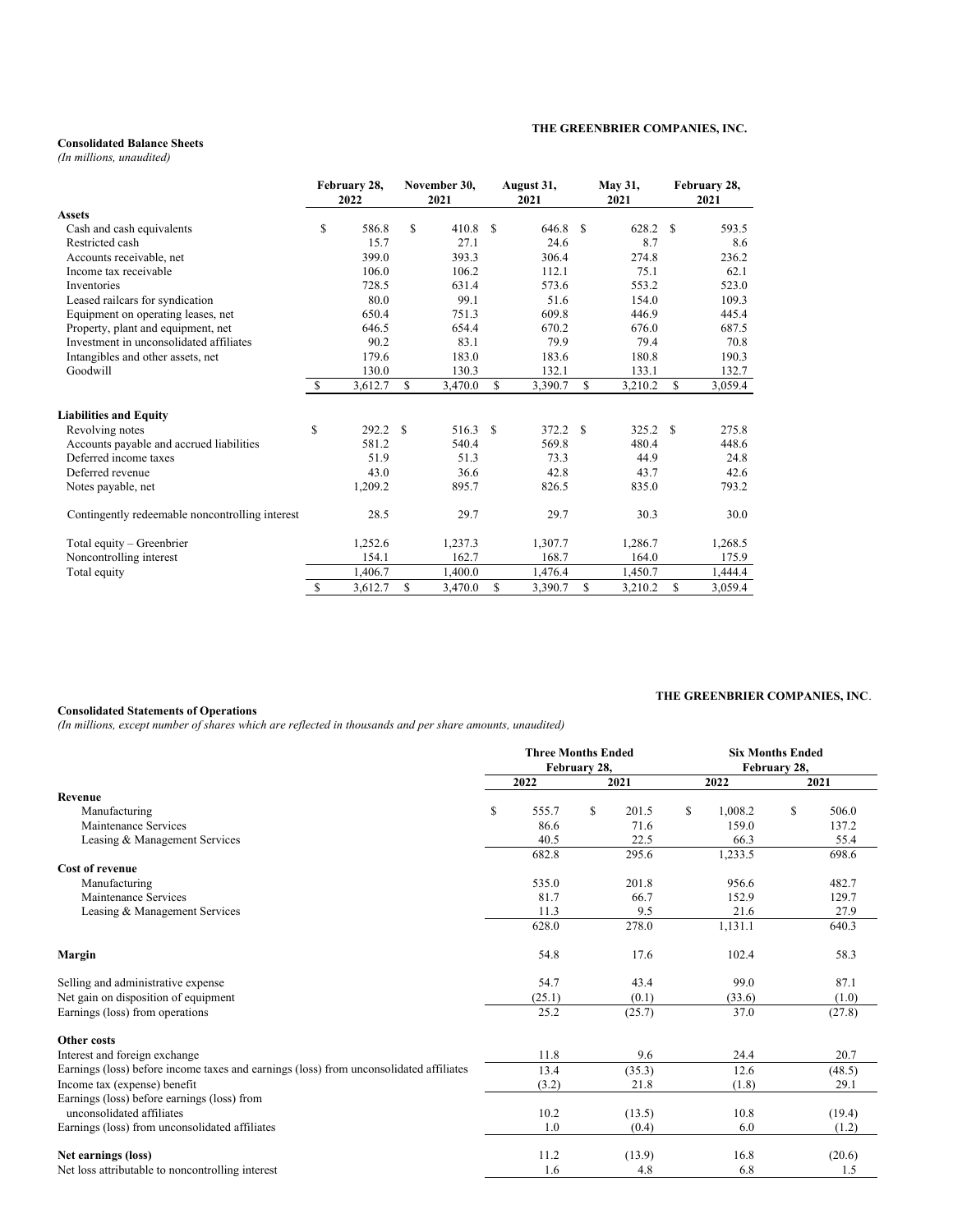| Net earnings (loss) attributable to Greenbrier      | 12.8             | S  | (9.1)            |    | 23.6             | S  | (19.1)           |
|-----------------------------------------------------|------------------|----|------------------|----|------------------|----|------------------|
| Basic earnings (loss) per common share:             | \$<br>0.39       | \$ | (0.28)           | S  | 0.72             | \$ | (0.58)           |
| Diluted earnings (loss) per common share:           | \$<br>0.38       | S  | (0.28)           |    | 0.70             | \$ | (0.58)           |
| Weighted average common shares:<br>Basic<br>Diluted | 32.582<br>34,463 |    | 32.810<br>32,810 |    | 32,546<br>33,609 |    | 32,766<br>32,766 |
| Dividends declared per common share                 | \$<br>0.27       | S  | 0.27             | \$ | 0.54             | \$ | 0.54             |

## **THE GREENBRIER COMPANIES, INC.**

#### **Consolidated Statements of Cash Flows**

*(In millions, unaudited)*

|                                                                                        | <b>Six Months Ended</b> |         |    |         |
|----------------------------------------------------------------------------------------|-------------------------|---------|----|---------|
|                                                                                        | February 28,            |         |    |         |
|                                                                                        |                         | 2022    |    | 2021    |
| Cash flows from operating activities                                                   |                         |         |    |         |
| Net earnings (loss)                                                                    | \$                      | 16.8    | S  | (20.6)  |
| Adjustments to reconcile net earnings (loss) to net cash used in operating activities: |                         |         |    |         |
| Deferred income taxes                                                                  |                         | (4.3)   |    | 17.0    |
| Depreciation and amortization                                                          |                         | 50.9    |    | 50.9    |
| Net gain on disposition of equipment                                                   |                         | (33.6)  |    | (1.0)   |
| Accretion of debt discount                                                             |                         |         |    | 2.9     |
| Stock based compensation expense                                                       |                         | 5.9     |    | 9.0     |
| Noncontrolling interest adjustments                                                    |                         | (0.6)   |    | (1.3)   |
| Other                                                                                  |                         | 2.4     |    | 1.1     |
| Decrease (increase) in assets:                                                         |                         |         |    |         |
| Accounts receivable, net                                                               |                         | (93.5)  |    | (10.7)  |
| Income tax receivable                                                                  |                         | 6.2     |    | (53.0)  |
| <b>Inventories</b>                                                                     |                         | (166.5) |    | (35.0)  |
| Leased railcars for syndication                                                        |                         | (12.2)  |    | (38.0)  |
| Other assets                                                                           |                         | (8.5)   |    | (2.9)   |
| Increase (decrease) in liabilities:                                                    |                         |         |    |         |
| Accounts payable and accrued liabilities                                               |                         | 15.2    |    | (13.3)  |
| Deferred revenue                                                                       |                         | 1.5     |    | 0.1     |
| Net cash used in operating activities                                                  |                         | (220.3) |    | (94.8)  |
| Cash flows from investing activities                                                   |                         |         |    |         |
| Proceeds from sales of assets                                                          |                         | 148.6   |    | 11.3    |
| Capital expenditures                                                                   |                         | (198.0) |    | (50.3)  |
| Investments in and advances to / repayments from unconsolidated affiliates             |                         | (4.2)   |    | 4.5     |
| Cash distribution from unconsolidated affiliates and other                             |                         | 1.2     |    | 0.5     |
| Net cash used in investing activities                                                  |                         | (52.4)  |    | (34.0)  |
| Cash flows from financing activities                                                   |                         |         |    |         |
| Net change in revolving notes with maturities of 90 days or less                       |                         | (75.6)  |    | 98.4    |
| Proceeds from revolving notes with maturities longer than 90 days                      |                         |         |    | 112.0   |
| Repayments of revolving notes with maturities longer than 90 days                      |                         |         |    | (286.0) |
| Proceeds from issuance of notes payable                                                |                         | 323.3   |    |         |
| Repayments of notes payable                                                            |                         | (7.6)   |    | (15.0)  |
| Debt issuance costs                                                                    |                         | (5.2)   |    |         |
| Dividends                                                                              |                         | (18.1)  |    | (18.0)  |
| Cash distribution to joint venture partner                                             |                         | (8.5)   |    | (3.6)   |
| Tax payments for net share settlement of restricted stock                              |                         | (3.5)   |    | (2.4)   |
| Net cash provided by (used in) financing activities                                    |                         | 204.8   |    | (114.6) |
|                                                                                        |                         |         |    | 3.4     |
| Effect of exchange rate changes                                                        |                         | (1.0)   |    |         |
| Decrease in cash, cash equivalents and restricted cash                                 |                         | (68.9)  |    | (240.0) |
| Cash and cash equivalents and restricted cash                                          |                         |         |    |         |
| Beginning of period                                                                    |                         | 671.4   |    | 842.1   |
| End of period                                                                          | \$                      | 602.5   | \$ | 602.1   |
| <b>Balance Sheet Reconciliation:</b>                                                   |                         |         |    |         |
| Cash and cash equivalents                                                              | \$                      | 586.8   | \$ | 593.5   |
| Restricted cash                                                                        |                         | 15.7    |    | 8.6     |
| Total cash and cash equivalents and restricted cash                                    | \$                      | 602.5   | \$ | 602.1   |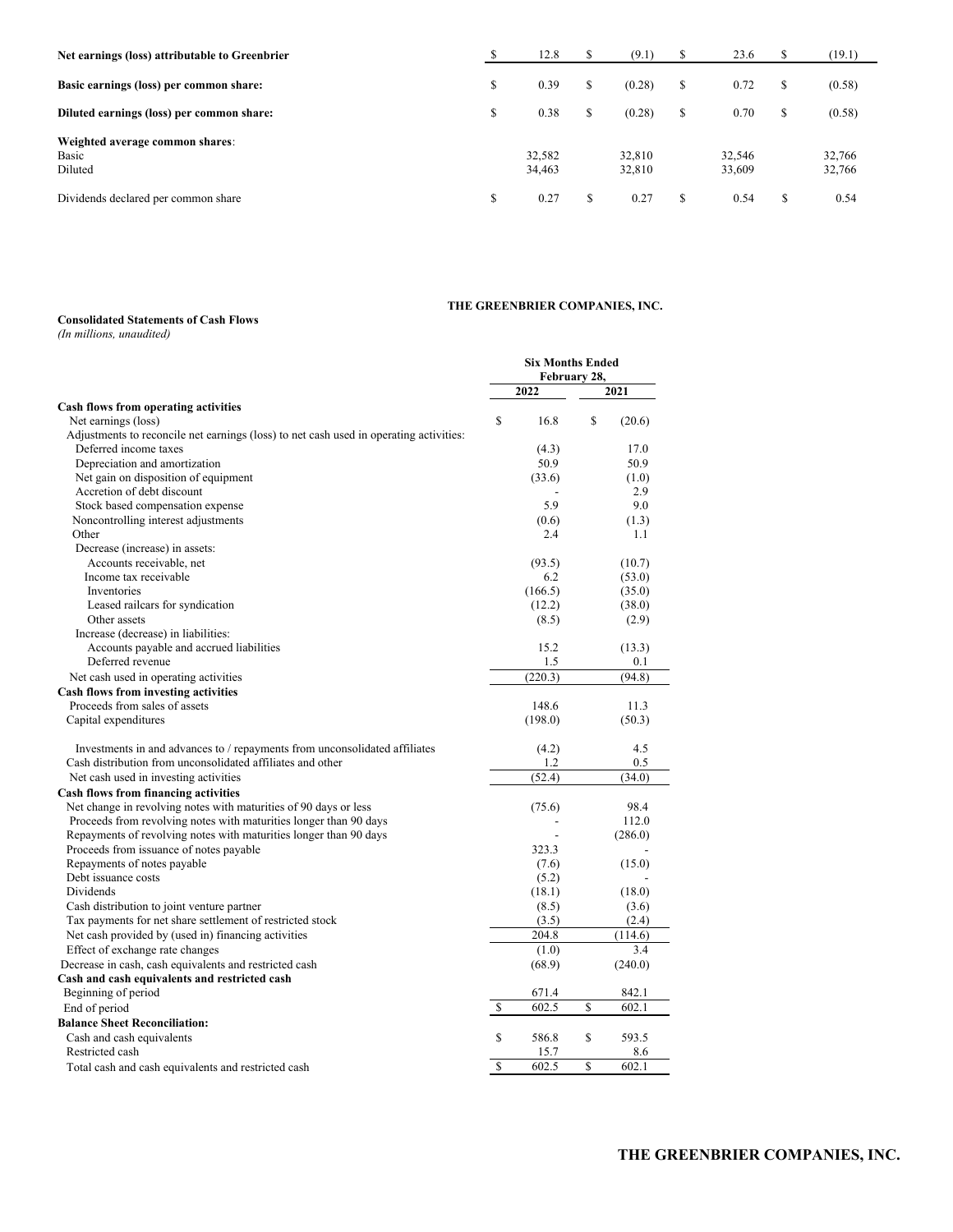### **Supplemental Leasing Information**

*(In millions, except owned and managed fleet, unaudited)*

GBX Leasing (GBXL) was formed in April 2021 as a joint venture with The Longwood Group to own and manage a portfolio of leased railcars primarily built by Greenbrier. Greenbrier owns approximately 95% of GBXL and consolidates it in Greenbrier's financial statements in the Leasing & Management Services segment. GBXL provides an additional "go to market" element to Greenbrier's Commercial strategy of direct sales, partnerships with operating leasing companies, and origination of leases for syndication partners as well as providing a platform for further growth at scale. GBXL will produce strong tax-advantaged cash flows. The goal is to add at least \$200 million in railcar assets annually at about 3:1 debt to equity (or 75%) based on the fair market value of assets with a five-year target of \$1 billion of assets. GBX Leasing observes Greenbrier's established portfolio standards including investing in strong credits with a diverse equipment mix and staggered maturity ladders.

GBX Leasing's fleet value was nearly\$400 million as of February 28, 2022 and Greenbrier expects to continue to grow GBX Leasing in the second half of fiscal 2022, utilizing the \$350 million non-recourse railcar warehouse facility.

In Q2, GBX Leasing issued \$323 million of asset-backed ("ABS") notes with a blended rate of 2.9% and a weighted average life of six years. Subsequent to quarter end, Greenbrier entered into an additional interest rate swap agreement to fix the remaining floating portion of the Leasing non-recourse term loan. With this activity, the weighted average cost of debt for Greenbrier Leasing and GBX Leasing is 3.4%. Investing in leasing assets reduces Greenbrier's Manufacturing revenue and margin in the short-term but provides meaningful tax benefits, longer-term earnings and cash flow stability.

Key information for the consolidated Leasing & Management Services segment

|                                             |               | February 28, |              | November 30, |  |  |
|---------------------------------------------|---------------|--------------|--------------|--------------|--|--|
| (In Units)                                  |               | 2022         |              | 2021         |  |  |
| Owned fleet <sup><math>(1)</math></sup>     |               | 11,000       |              | 12,900       |  |  |
| Managed fleet                               |               | 431,000      |              | 443,000      |  |  |
| Owned fleet utilization $(1)$               |               | 98%          |              | 97%          |  |  |
|                                             |               | February 28, |              | November 30, |  |  |
|                                             |               | 2022         |              | 2021         |  |  |
| Beginning balance                           |               | 12,900       |              | 8,800        |  |  |
| Cars added                                  |               | 1,000        |              | 5,100        |  |  |
| Cars sold / scrapped                        |               | (2,900)      |              | (1,000)      |  |  |
| Ending balance                              |               | 11,000       |              | 12,900       |  |  |
|                                             |               | February 28, | November 30, |              |  |  |
|                                             |               | 2022         | 2021         |              |  |  |
| Equipment on operating lease <sup>(2)</sup> | <sup>\$</sup> | 650.4        | S            | 751.3        |  |  |
| GBX Leasing non-recourse warehouse          | \$            |              | S            | 293.0        |  |  |
| GBX Leasing ABS non-recourse notes          |               | 323.3        |              |              |  |  |
| Leasing non-recourse term loan              |               | 196.5        |              | 198.3        |  |  |
| Total Leasing non-recourse debt             | <sup>\$</sup> | 519.8        | -S           | 491.3        |  |  |
| Fleet leverage $\%^{(3)}$                   |               | 80%          |              | 65%          |  |  |

(1) Owned fleet includes Leased railcars for syndication

(2) Equipment on operating lease assets not securing Leasing non-recourse term loan support the \$600 million U.S. revolver

(3) Total Leasing non-recourse debt / Equipment on operating lease

**Supplemental Information**

# **THE GREENBRIER COMPANIES, INC.**

*(In millions, unaudited)*

### **Segment Information**

Three months ended February 28, 2022:

Revenue Earnings (loss) from operations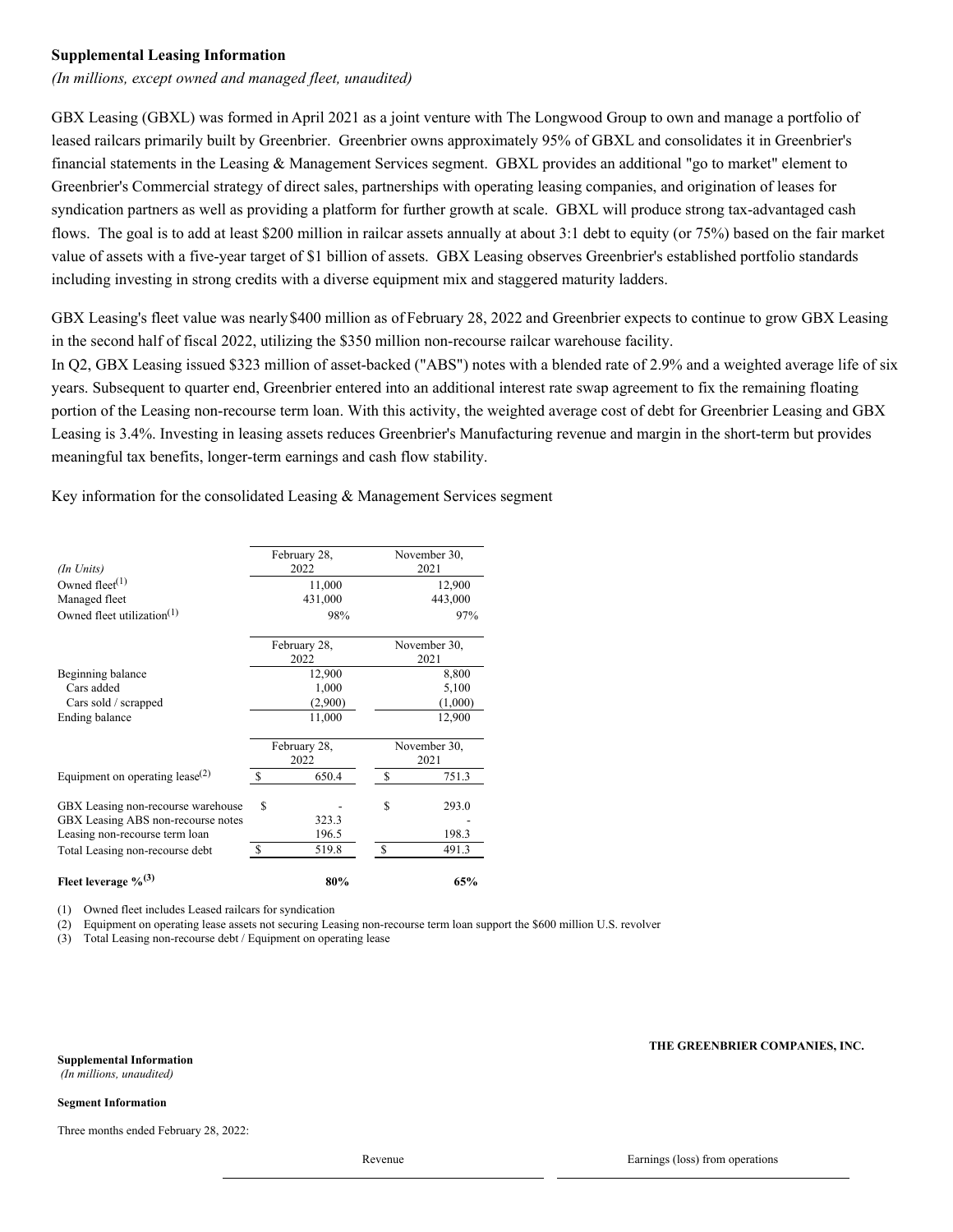| Manufacturing                 | External $\epsilon \epsilon$<br>CCC. | Intersegment $\frac{1}{8}$ | fota $\frac{1}{57}$ $\epsilon$ | External     | $\frac{1}{2}$ Intersegment | 1 otal<br>1.8 |
|-------------------------------|--------------------------------------|----------------------------|--------------------------------|--------------|----------------------------|---------------|
| Maintenance Services          | 86.6                                 | υ.ι                        | 92.7                           | <u>، ، ،</u> |                            | 2.9           |
| Leasing & Management Services | 40.5                                 | 0.4                        | 40.9                           | 47.6         |                            | 47.6          |
| Eliminations                  |                                      | (8.3)                      | (8.3)                          |              |                            |               |
| Corporate                     |                                      |                            |                                | (27.1)       |                            | 127.I         |
|                               | 682.8                                |                            | 682.8                          | 25.2         |                            | 25.2          |

Three months ended November 30, 2021:

|                               | Revenue |          |  |                          |  |        |  | Earnings (loss) from operations |  |              |  |        |  |  |
|-------------------------------|---------|----------|--|--------------------------|--|--------|--|---------------------------------|--|--------------|--|--------|--|--|
|                               |         | External |  | Intersegment             |  | Total  |  | External                        |  | Intersegment |  | Total  |  |  |
| Manufacturing                 |         | 452.5    |  | 39.4                     |  | 491.9  |  | 12.3                            |  | 0.3          |  | 12.6   |  |  |
| Maintenance Services          |         | 72.4     |  | 2.7                      |  | 75.1   |  | (1.1)                           |  |              |  | (1.1)  |  |  |
| Leasing & Management Services |         | 25.8     |  | 0.3                      |  | 26.1   |  | 17.2                            |  |              |  | 17.2   |  |  |
| Eliminations                  |         |          |  | (42.4)                   |  | (42.4) |  |                                 |  | (0.3)        |  | (0.3)  |  |  |
| Corporate                     |         |          |  | $\overline{\phantom{0}}$ |  |        |  | (16.6)                          |  |              |  | (16.6) |  |  |
|                               |         | 550.7    |  |                          |  | 550.7  |  | 11.8                            |  |              |  | 11.8   |  |  |

|                               |                      | Total assets         |         |  |
|-------------------------------|----------------------|----------------------|---------|--|
|                               | February 28,<br>2022 | November 30,<br>2021 |         |  |
| Manufacturing                 | 1,698.5              |                      | 1,550.3 |  |
| Maintenance Services          | 272.0                |                      | 261.5   |  |
| Leasing & Management Services | 1,038.8              |                      | 1,219.9 |  |
| Unallocated, including cash   | 603.4                |                      | 438.3   |  |
|                               | 3,612.7              |                      | 3,470.0 |  |

#### **Supplemental Backlog and Delivery Information**

*(Unaudited)*

|                                           | Three Months<br>Ended<br>February 28, 2022 |
|-------------------------------------------|--------------------------------------------|
| Backlog Activity (units) <sup>(1)</sup>   |                                            |
| Beginning backlog                         | 28,000                                     |
| Orders received                           | 8,500                                      |
| Production held on the Balance Sheet      | (1,000)                                    |
| Production sold directly to third parties | (3,400)                                    |
| Ending backlog                            | 32,100                                     |
| Delivery Information (units) $(1)$        |                                            |
| Production sold directly to third parties | 3,400                                      |
| Sales of Leased railcars for syndication  | 1,400                                      |
| Total deliveries                          | 4.800                                      |

(1) Includes Greenbrier-Maxion, our Brazilian railcar manufacturer, which is accounted for under the equity method

#### **THE GREENBRIER COMPANIES, INC.**

**Supplemental Information** *(In millions, unaudited)*

## **Reconciliation of Net earnings to EBITDA**

|                               | Three Months Ended |              |  |              |  |  |  |  |  |
|-------------------------------|--------------------|--------------|--|--------------|--|--|--|--|--|
|                               |                    | February 28, |  | November 30, |  |  |  |  |  |
|                               |                    | 2022         |  | 2021         |  |  |  |  |  |
| Net earnings                  |                    | 11.2         |  | 5.6          |  |  |  |  |  |
| Interest and foreign exchange |                    | 11.8         |  | 12.6         |  |  |  |  |  |
| Income tax expense (benefit)  |                    | 3.2          |  | (1.4)        |  |  |  |  |  |
| Depreciation and amortization |                    | 25.5         |  | 25.4         |  |  |  |  |  |
| <b>EBITDA</b>                 |                    | 51.7         |  | 42.2.        |  |  |  |  |  |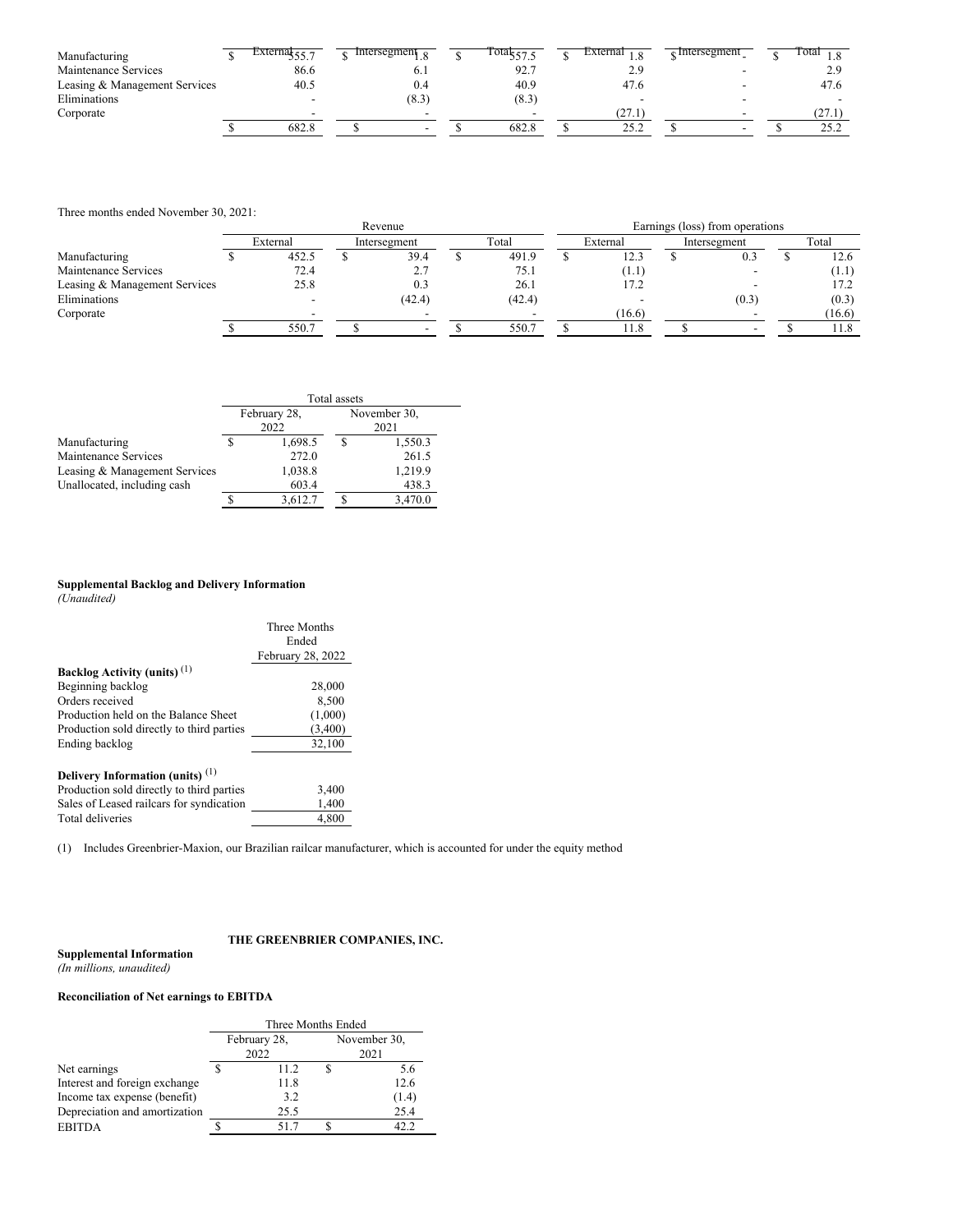#### **THE GREENBRIER COMPANIES, INC.**

# **Supplemental Information**

*(In millions, except per share amounts, unaudited)*

## **Operating Results by Quarter for 2022 are as follows:**

|                                                                               |              | First | Second |        | <b>Total</b> |         |  |
|-------------------------------------------------------------------------------|--------------|-------|--------|--------|--------------|---------|--|
|                                                                               |              |       |        |        |              |         |  |
| Revenue<br>Manufacturing                                                      | S            | 452.5 | \$     | 555.7  | \$           | 1,008.2 |  |
| Maintenance Services                                                          |              | 72.4  |        | 86.6   |              | 159.0   |  |
| Leasing & Management Services                                                 |              | 25.8  |        | 40.5   |              | 66.3    |  |
|                                                                               |              | 550.7 |        | 682.8  |              | 1,233.5 |  |
| Cost of revenue                                                               |              |       |        |        |              |         |  |
| Manufacturing                                                                 |              | 421.6 |        | 535.0  |              | 956.6   |  |
| Maintenance Services                                                          |              | 71.2  |        | 81.7   |              | 152.9   |  |
| Leasing & Management Services                                                 |              | 10.3  |        | 11.3   |              | 21.6    |  |
|                                                                               |              | 503.1 |        | 628.0  |              | 1,131.1 |  |
| Margin                                                                        |              | 47.6  |        | 54.8   |              | 102.4   |  |
| Selling and administrative expense                                            |              | 44.3  |        | 54.7   |              | 99.0    |  |
| Net gain on disposition of equipment                                          |              | (8.5) |        | (25.1) |              | (33.6)  |  |
| <b>Earnings from operations</b>                                               |              | 11.8  |        | 25.2   |              | 37.0    |  |
| Other costs                                                                   |              |       |        |        |              |         |  |
| Interest and foreign exchange                                                 |              | 12.6  |        | 11.8   |              | 24.4    |  |
| Earnings (loss) before income tax and earnings from unconsolidated affiliates |              | (0.8) |        | 13.4   |              | 12.6    |  |
| Income tax (expense) benefit                                                  |              | 1.4   |        | (3.2)  |              | (1.8)   |  |
| Earnings before earnings from unconsolidated<br>affiliates                    |              | 0.6   |        | 10.2   |              | 10.8    |  |
| Earnings from unconsolidated affiliates                                       |              | 5.0   |        | 1.0    |              | 6.0     |  |
| Net earnings<br>Net loss attributable to noncontrolling                       |              | 5.6   |        | 11.2   |              | 16.8    |  |
| interest                                                                      |              | 5.2   |        | 1.6    |              | 6.8     |  |
| Net earnings attributable to Greenbrier                                       | $\mathbb{S}$ | 10.8  | \$     | 12.8   | \$           | 23.6    |  |
| Basic earnings per common share (1)                                           | \$           | 0.33  | \$     | 0.39   | \$           | 0.72    |  |
| Diluted earnings per common share (1)                                         | \$           | 0.32  | \$     | 0.38   | \$           | 0.70    |  |
| Dividends declared per common share                                           | \$           | 0.27  | \$     | 0.27   | \$           | 0.54    |  |

(1) Quarterly amounts may not total to the year-to-date amount as each period is calculated discretely.

#### **Supplemental Information**

*(In millions, except per share amounts, unaudited)*

### **Operating Results by Quarter for 2021 are as follows:**

|                                             |    | First |   | Second |   | <b>Third</b> |   | Fourth |    | Total   |  |
|---------------------------------------------|----|-------|---|--------|---|--------------|---|--------|----|---------|--|
| Revenue                                     |    |       |   |        |   |              |   |        |    |         |  |
| Manufacturing                               | \$ | 304.5 | S | 201.5  | S | 339.7        | S | 465.4  | S. | 1,311.1 |  |
| Maintenance Services                        |    | 65.6  |   | 71.6   |   | 80.9         |   | 80.2   |    | 298.3   |  |
| Leasing & Management Services               |    | 32.9  |   | 22.5   |   | 29.6         |   | 53.5   |    | 138.5   |  |
|                                             |    | 403.0 |   | 295.6  |   | 450.2        |   | 599.1  |    | 1,747.9 |  |
| Cost of revenue                             |    |       |   |        |   |              |   |        |    |         |  |
| Manufacturing                               |    | 280.9 |   | 201.8  |   | 292.4        |   | 414.1  |    | 1,189.2 |  |
| Maintenance Services                        |    | 63.0  |   | 66.7   |   | 73.7         |   | 77.0   |    | 280.4   |  |
| Leasing & Management Services               |    | 18.4  |   | 9.5    |   | 8.9          |   | 9.9    |    | 46.7    |  |
|                                             |    | 362.3 |   | 278.0  |   | 375.0        |   | 501.0  |    | 1,516.3 |  |
| Margin                                      |    | 40.7  |   | 17.6   |   | 75.2         |   | 98.1   |    | 231.6   |  |
| Selling and administrative expense          |    | 43.7  |   | 43.4   |   | 49.3         |   | 55.4   |    | 191.8   |  |
| Net (gain) loss on disposition of equipment |    | (0.9) |   | (0.1)  |   | 0.2          |   | (0.4)  |    | (1.2)   |  |

### **THE GREENBRIER COMPANIES, INC.**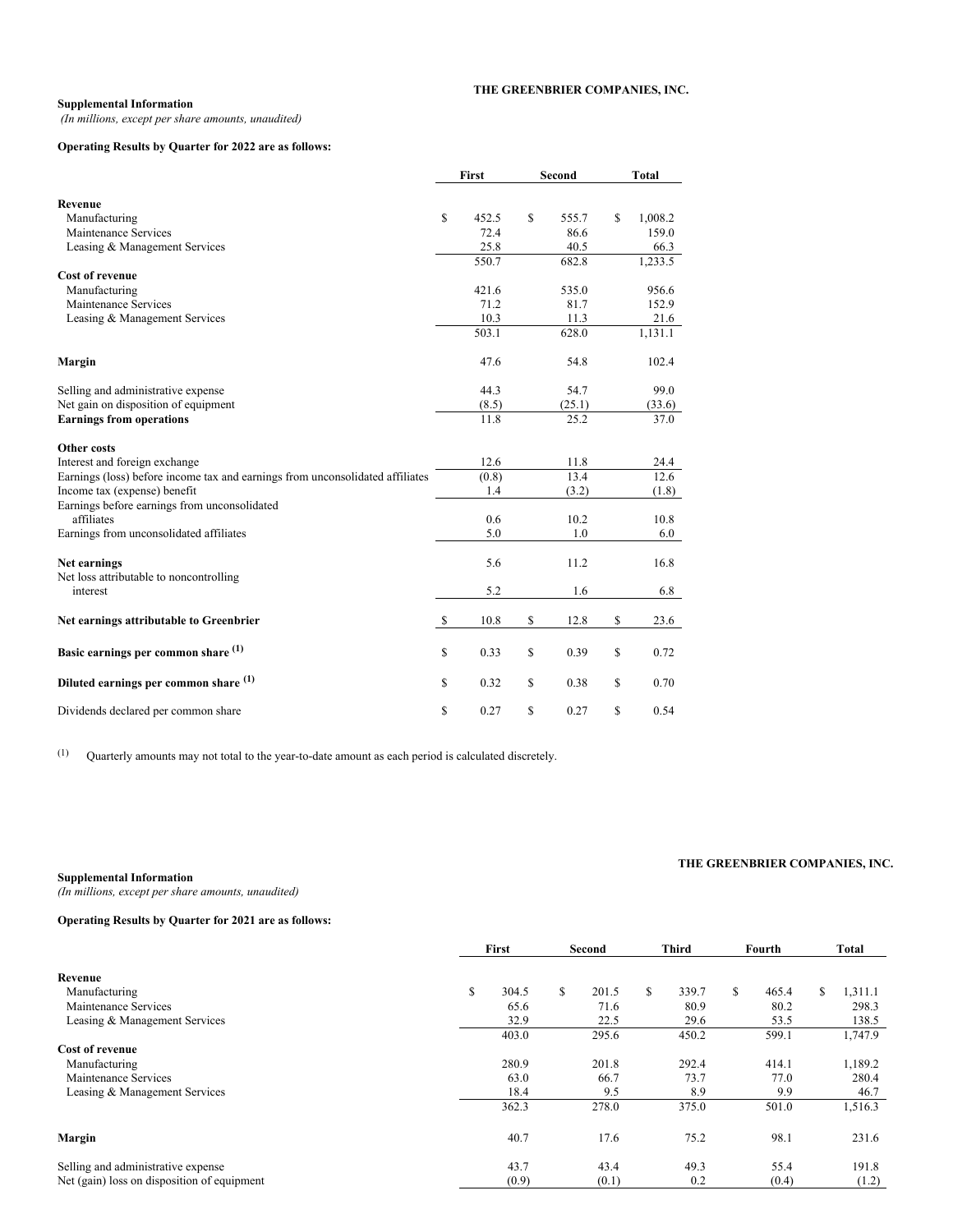| Earnings (loss) from operations                                           |    | (2.1)                    |    | (25.7) |    | 25.7  |    | 43.1  |    | 41.0  |
|---------------------------------------------------------------------------|----|--------------------------|----|--------|----|-------|----|-------|----|-------|
| Other costs                                                               |    |                          |    |        |    |       |    |       |    |       |
| Interest and foreign exchange                                             |    | 11.1                     |    | 9.6    |    | 10.2  |    | 12.4  |    | 43.3  |
| Net loss on extinguishment of debt                                        |    | $\overline{\phantom{a}}$ |    |        |    | 4.8   |    | 1.5   |    | 6.3   |
| Earnings (loss) before income tax and earnings (loss) from unconsolidated |    |                          |    |        |    |       |    |       |    |       |
| affiliates                                                                |    | (13.2)                   |    | (35.3) |    | 10.7  |    | 29.2  |    | (8.6) |
| Income tax benefit                                                        |    | 7.3                      |    | 21.8   |    | 6.9   |    | 4.2   |    | 40.2  |
| Earnings (loss) before earnings (loss) from unconsolidated affiliates     |    | (5.9)                    |    | (13.5) |    | 17.6  |    | 33.4  |    | 31.6  |
| Earnings (loss) from unconsolidated affiliates                            |    | (0.8)                    |    | (0.4)  |    | 2.4   |    | 2.3   |    | 3.5   |
|                                                                           |    |                          |    |        |    |       |    |       |    |       |
| Net earnings (loss)                                                       |    | (6.7)                    |    | (13.9) |    | 20.0  |    | 35.7  |    | 35.1  |
| Net (earnings) loss attributable to noncontrolling interest               |    | (3.3)                    |    | 4.8    |    | (0.3) |    | (3.9) |    | (2.7) |
|                                                                           |    |                          |    |        |    |       |    |       |    |       |
| Net earnings (loss) attributable to Greenbrier                            |    | (10.0)                   | S. | (9.1)  | S. | 19.7  | S  | 31.8  |    | 32.4  |
|                                                                           |    |                          |    |        |    |       |    |       |    |       |
| Basic earnings (loss) per common share (1)                                | \$ | (0.30)                   | S  | (0.28) | S  | 0.61  | \$ | 0.98  | S. | 0.99  |
|                                                                           |    |                          |    |        |    |       |    |       |    |       |
| Diluted earnings (loss) per common share (1)                              | \$ | (0.30)                   | S  | (0.28) | Ŝ. | 0.59  | \$ | 0.95  | S. | 0.96  |
|                                                                           |    |                          |    |        |    |       |    |       |    |       |
| Dividends declared per common share                                       | S  | 0.27                     | S  | 0.27   | S  | 0.27  | \$ | 0.27  | S  | 1.08  |
|                                                                           |    |                          |    |        |    |       |    |       |    |       |

 $(1)$  Quarterly amounts may not total to the year-to-date amount as each period is calculated discretely.

"SAFE HARBOR" STATEMENT UNDER THE PRIVATE SECURITIES LITIGATION REFORM ACT OF 1995: This press release may contain forward-looking statements, including any statements that are not purely statements of historical fact. Greenbrier uses words, and variations of words, such as "believe", "build", "continue," "expect," "goal," "looking forward", "outlook," "position," "reduce," "will," and similar expressions to identify forward-looking statements. These forward-looking statements include, without limitation, statements about backlog and other orders, leasing performance, financing, future liquidity, cash flow, our ability to grow market share and deliver future value to our shareholders, tax treatment, and other information regarding future performance and strategies and appear throughout this press release including in the headlines and the sections titled "Second Quarter Highlights," a "Business Update & Outlook," and "Supplemental Leasing Information." These forward-looking statements are not guarantees of future performance and are subject to certain risks and uncertainties that could cause actual results to differ materially from the results contemplated by the forward-looking statements. Factors that might cause such a difference include, but are not limited to, the following: We are unable to predict when, how, or with what magnitude COVID-19, variants thereof, governmental reaction thereto, and related economic disruptions (including, among other factors, supply disruptions, inflation, and increases in interest rates) will negatively impact our business. General inflation (including rising energy prices, interest rates and wages and other escalators), currency volatility and policy interventions in reaction to such events could have negative impacts on our business by increasing our operating and borrowing costs as well as decreasing the capital available for our customers to purchase our goods and services, among other factors. Our business may be negatively impacted as a result of armed conflict in Ukraine and related events. The risks to our business that may emerge include, among others, transportation disruptions in Europe, heightened inflation, cyber disruptions or attacks, higher manufacturing and borrowing costs, disruptions in supply chains and availability of raw materials, interruptions in manufacturing operations and disruptions in credit markets. Our backlog of railcar units and marine vessels and other orders not included in backlog are not necessarily indicative of future results of operations. Certain orders in backlog are subject to customary documentation which may not occur. More information on potential factors that could cause our results to differ from our forward-looking statements is included in the Company's filings with the SEC, including in the "Risk Factors" and "Management's Discussion and Analysis of Financial Condition and Results of Operations" sections of the Company's most recently filed periodic report on Form 10-K and subsequent reports on 10-Q. Except as otherwise required by law, the Company assumes no obligation to update any forward-looking statements or information, which speak as of their respective dates. Readers are cautioned not to place undue reliance on these forward-looking statements, which reflect management's opinions only as of the date hereof.

#### **Adjusted Financial Metric Definitions**

EBITDA is not a financial measure under generally accepted accounting principles (GAAP). This metric is a performance measurement tool used by rail supply companies and Greenbrier. You should not consider this metric in isolation or as a substitute for other financial statement data determined in accordance with GAAP. In addition, because this metric is not a measure of financial performance under GAAP and is susceptible to varying calculations, the measure presented may differ from and may not be